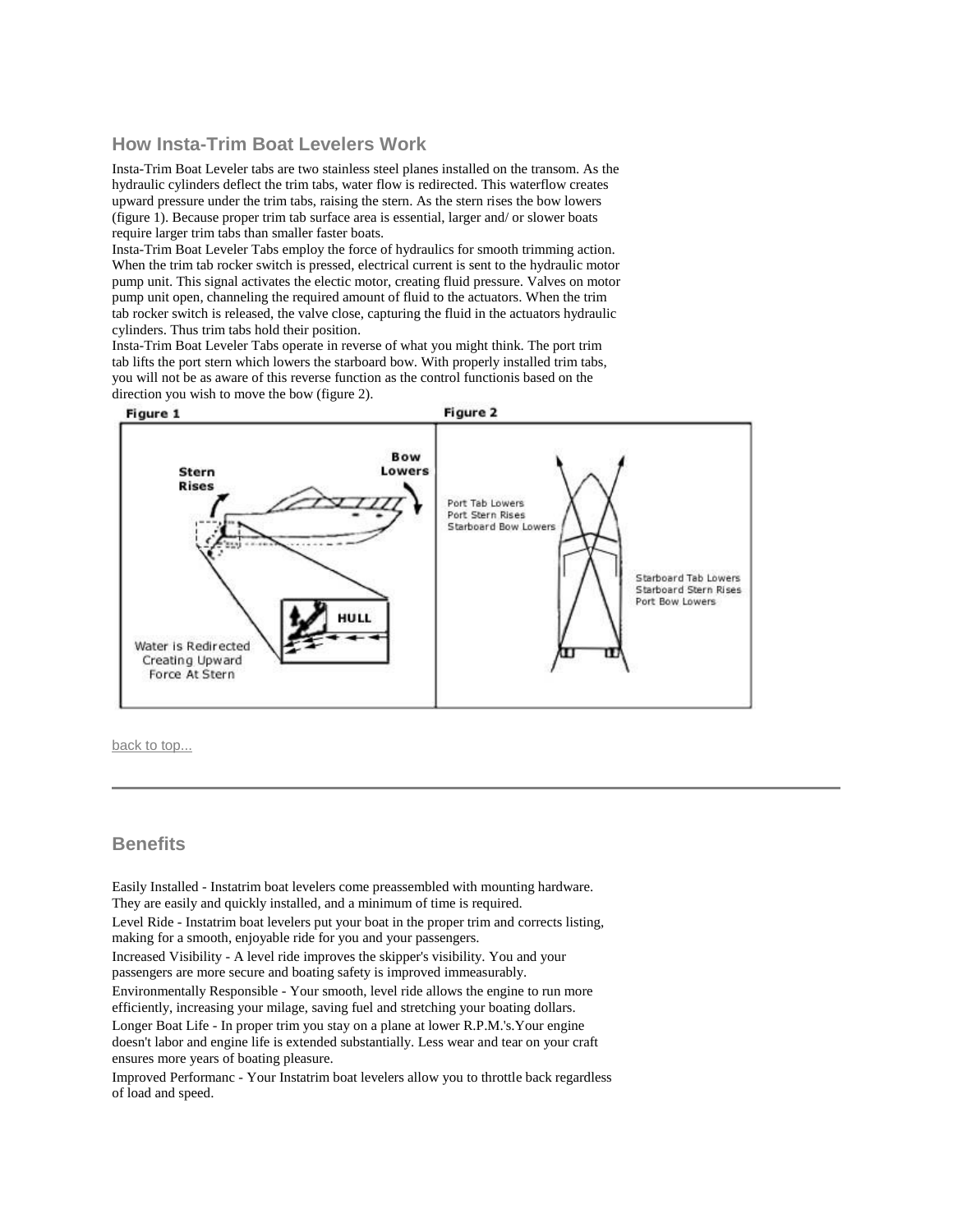[back to top...](http://www.insta-trim.com/manual.html#top)

### **Safety Precautions**

\*Do not overtrim, particularly at high speeds, as the bow will dig in and wave action may cause the boat to veer.

\*While Underway, do not move one trim tab significantly farther down than the other as undesirable listing could occur.

\*Use your trim tab rocker switch with caution.

\*For best maneuverability, trim tabs should be fully retracted in a following sea or when running an inlet.

\*Improper use of trim tabs can cause accident or injury

\*make periodic checks of hydraulic lines, switches, wiring and fluid levels, looking for corrosion, fatigue and proper oil levels.

Insta-Trim boat leveler tabs have significant effect on the operation and versatility of your boat, and nobody knows your boat better than you. So the best learning method is to spend time getting familiar with your boat's reaction to the trim tabs. As your experience with insta trim boat leveler tabs increases, so too will you enjoyment. Always operate your boat with safety first in mind, "It's Smooth Boating Ahead"!!!!

[back to top...](http://www.insta-trim.com/manual.html#top)

# **How to Use Your Insta-Trim Boat Leveler Trim Tabs**

The proper use of Insta-Trim Boat Leveler Tabs becomes very easy after a short time. Here are some general guidelines to get you started:

**Getting and staying trimmed**

Most boats "break over" (get on a plane) at a particular speed. This speed is determined by weight distribution, water conditions, etc. Insta-Trim Boat Leveler Tabs enable your boat to plane at speeds lower than natural planing speed. As the throttle is pushed, the stern squats and the bow rises (figure 3). In short bursts, the trim tab rocker switches are pushed in the "BOW DOWN" position, moving both trim tabs. The boa reacts as the stern rises and the bow "breaks over", resulting in, among other things, increased visibility and speed (figure 4). If over trimming occurs as the boat gains speed, the rim tabs can be retracted by pressing "BOW UP". (When overtrimmed, the boat plows, reducing maneuverability).

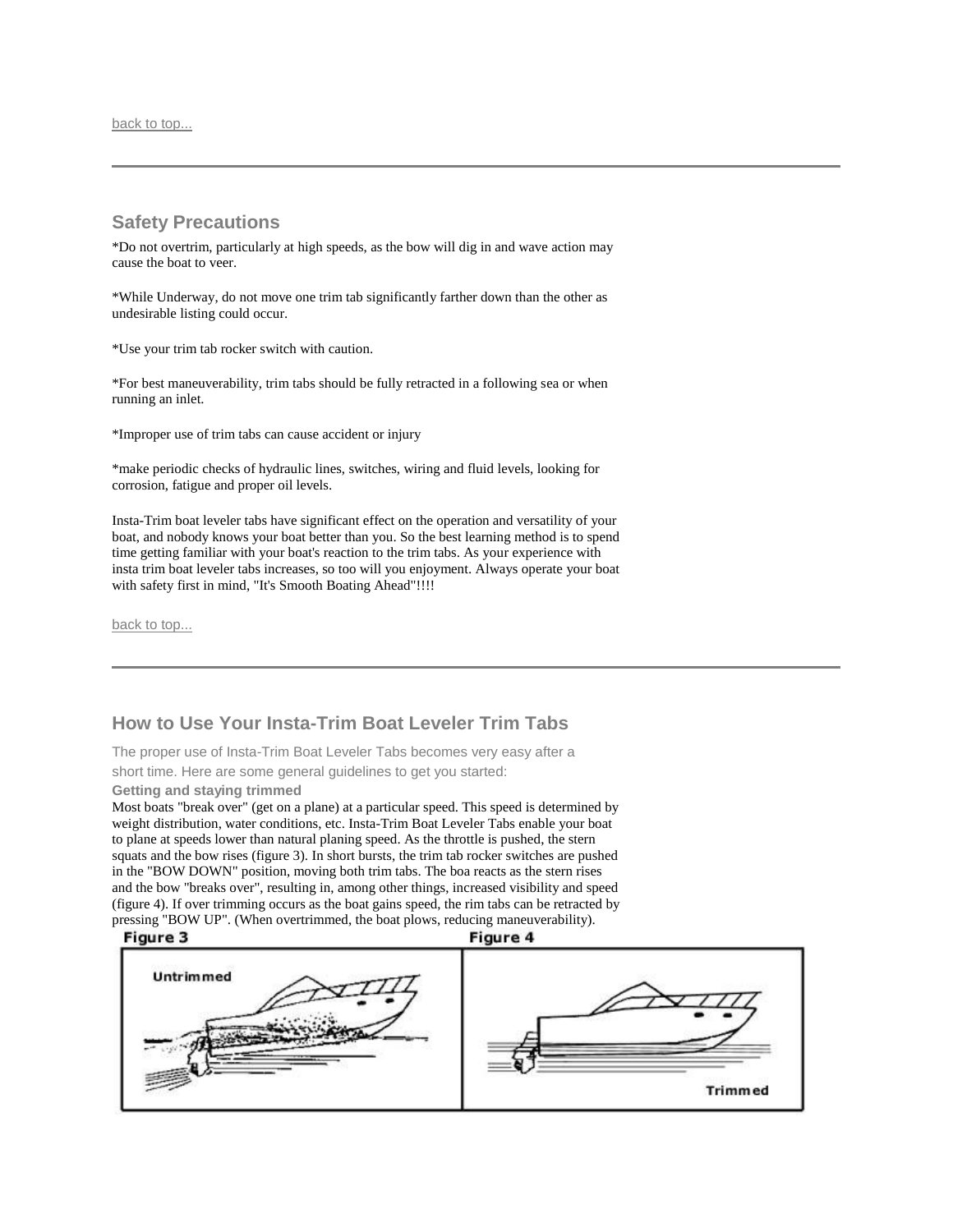While learning to use trim tabs, begin buy pressing the trim tab rocker switch (figure 5) in half second bursts for gradual trimming. A momentary delay occurs from the time the trim tab rocker switch is pressed to the time the boat reacts. To avoid overtrimming, allow enough time between bursts to permit the boat to respond to the trim tabs. This time depends on the boat's speed.



A good way to learn your boat's optimum attitude is to conduct a test by running lightly loaded at a fairly high speed in flat water. During this test, observe the bow in relation to the horizon. This situation should reveal the boat's best running attitude. Then, under normal operating condition, use the trim tabs to reproduce the same attitude achieved during the test. You will know the ideal attitude by the diminished wake, reducing laboring of engine(s), and the increased rpm's...all at the same throttle setting. When running in a chop or heavier seas, press "BOW DOWN", positioning the bow to cut through the waves. This action provides a drier, more comfortable ride. In a following sea or when running an inlet, the trim tabs should be **fully retracted** for maximum rudder response. When steering from a bridge or tower, a good trimming method is to watch the bow spray or stern wake and the roostertail. In an untrimmed condition, the spray from the bow is far aft on the hull, the wake is high, and the roostertail is pronounced. When trimmed, the bow spray is farther forward, the wake is reduced, and the rooster tail is smaller and farther behind the boat. In addition, when trimmed, the rpm's increase. **Correction of a List**

Insta-Trim Boat Leveler Tabs are operated individually to correct a listing condition. The trim adjusts the boat's attitude in the direction the trim tab rocker switch is pressed. If the port bow is high, press the left-hand "BOW DOWN" direction on the trim tab rocker switch and the port bow lowers (figure 6). If the starboard bow is high, press the righthand "BOW DOWN" direction and the starboard bow lowers. Do not think about what the trim tabs are doing; just concentrate on your trim tab rocker switch. Note: The boat should be trimmed fore and aft before correcting for a list. **Using Trim Tabs with Power Trim**

1. Adjust the trim tabs to achieve planing attitude.

- 2. Use the power trim to position the prop path parallel to the waterflow
- 3. If necessary, re-adjust the trim tabs to "fine tune" (figure 7).Insta-Trim boat Leveler Tabs let you get the most out of your power trim because the trim tabs are trimming the hull while the power trim is trimming the prop. **Correction of porpoising**

Press "BOW DOWN" in half second bursts. As the trim tabs deflect, porpoising subsides and speed should remain the same or increase. Only a slight amount of trim tab deflection should be necessary. (IMPORTANT: READ "SAFETY PRECAUTIONS")